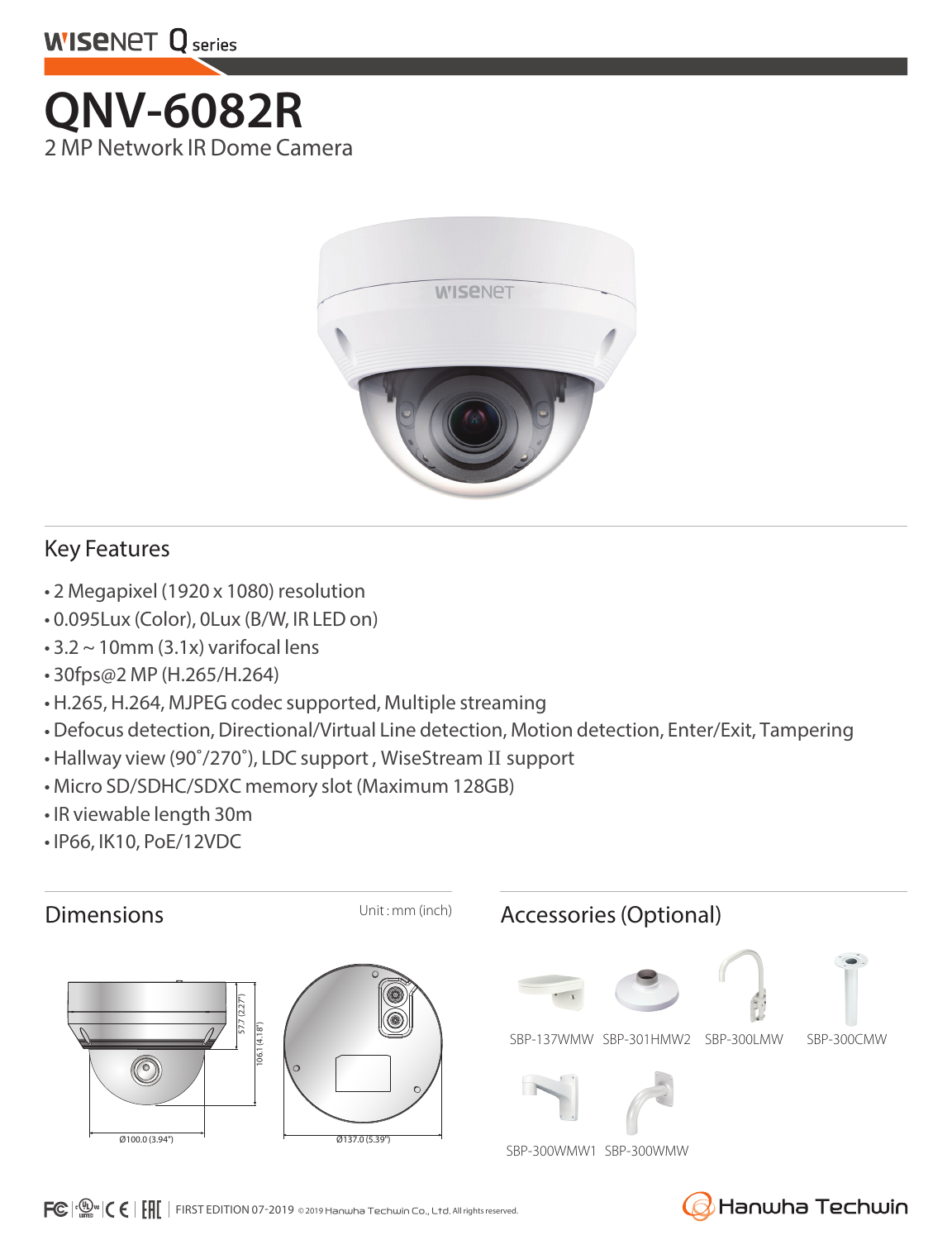**WISENET Q** series

## **QNV-6082R**

| <b>VIDEO</b>                     |                                                                                                                                                  |
|----------------------------------|--------------------------------------------------------------------------------------------------------------------------------------------------|
| <b>Imaging Device</b>            | 1/2.8" 2 MP CMOS                                                                                                                                 |
| <b>Effective Pixels</b>          | 1920(H) x 1080(V)                                                                                                                                |
| <b>Minimum Illumination</b>      | Color: 0.095Lux (F1.6, 1/30sec)<br>BW: 0Lux (IR LED on)                                                                                          |
| <b>Video Out</b>                 | CVBS: 1.0 Vp-p / 75 $\Omega$ composite, 720 x 480 for installation                                                                               |
| <b>LENS</b>                      |                                                                                                                                                  |
| <b>Focal Length (Zoom Ratio)</b> | 3.2~10mm (3.1x) motorized varifocal                                                                                                              |
| <b>Maximum Aperture Ratio</b>    | F1.6 (Wide)~F2.9 (Tele)                                                                                                                          |
| <b>Angular Field of View</b>     | H: 109.0°(Wide)~33.2°(Tele)<br>$V: 57.4^{\circ}$ (Wide)~18.7 $^{\circ}$ (Tele)<br>D: 132.0°(Wide)~38.0°(Tele)                                    |
| <b>Focus Control</b>             | Simple focus                                                                                                                                     |
| PAN / TILT / ROTATE              |                                                                                                                                                  |
| Pan / Tilt / Rotate Range        | $0^{\circ}$ ~350 $^{\circ}$ / 0 $^{\circ}$ ~67 $^{\circ}$ / 0 $^{\circ}$ ~355 $^{\circ}$                                                         |
| <b>OPERATIONAL</b>               |                                                                                                                                                  |
| <b>IR Viewable Length</b>        | 30m (98.42ft)                                                                                                                                    |
| <b>Camera Title</b>              | Displayed up to 85 characters, 5 lines, English / Numeric / Special & International characters, 6 colors, Transparency, Auto scale by resolution |
| Day & Night                      | Auto (ICR)                                                                                                                                       |
| <b>Backlight Compensation</b>    | BLC, WDR, SSDR                                                                                                                                   |
| <b>Wide Dynamic Range</b>        | 120dB                                                                                                                                            |
| <b>Digital Noise Reduction</b>   | <b>SSNR</b>                                                                                                                                      |
| <b>Motion Detection</b>          | 4ea, polygonal zones                                                                                                                             |
| <b>Privacy Masking</b>           | 6ea, rectangular zones                                                                                                                           |
| <b>Gain Control</b>              | Low / Middle / High                                                                                                                              |
| <b>White Balance</b>             | ATW / AWC / Manual / Indoor / Outdoor                                                                                                            |
| <b>LDC</b>                       | Support                                                                                                                                          |
| <b>Electronic Shutter Speed</b>  | Minimum / Maximum / Anti flicker (1/5~1/12,000sec)                                                                                               |
| <b>Video Rotation</b>            | Flip, Mirror, Hallway view (90°/270°)                                                                                                            |
| <b>Analytics</b>                 | Defocus detection, Directional/Virtual Line detection, Motion detection, Enter/Exit, Tampering                                                   |
| Alarm <sub>I/O</sub>             | Input 1ea / Output 1ea                                                                                                                           |
| <b>Alarm Triggers</b>            | Analytics, Network disconnect, Alarm input                                                                                                       |
| Alarm events                     | File upload via FTP and e-mail,<br>Notification via e-mail,<br>SD/SDHC/SDXC or NAS recording at event triggers,<br>Alarm output, Handover        |
| <b>Audio In</b>                  | Selectable (mic in/line in)<br>Supply voltage: 2.5VDC (4mA), Input impedance : 2K Ohm                                                            |
| <b>NETWORK</b>                   |                                                                                                                                                  |
| <b>Ethernet</b>                  | RJ-45 (10/100BASE-T)                                                                                                                             |
| <b>Video Compression</b>         | H.265/H.264: Main/High, MJPEG                                                                                                                    |
| <b>Resolution</b>                | 1920 x 1080, 1280 x 960, 1280 x 720, 800 x 600, 800 x 448, 720 x 576, 720 x 480, 640 x 480,<br>640 x 360                                         |
| <b>Maximum Framerate</b>         | H.265/H.264: Maximum 30fps<br>MJPEG: Maximum 15fps                                                                                               |
| <b>Smart Codec</b>               | Manual (5ea area), WiseStream II                                                                                                                 |
| <b>Video Quality Adjustment</b>  | H.264/H.265: Target bitrate level control<br>MJPEG: Quality Level control                                                                        |
| <b>Bitrate Control</b>           | H.264/H.265: CBR or VBR<br>MJPEG: VBR                                                                                                            |
| <b>Streaming</b>                 | Unicast (6 users) / Multicast<br>Multiple streaming (Up to 3 profiles)                                                                           |